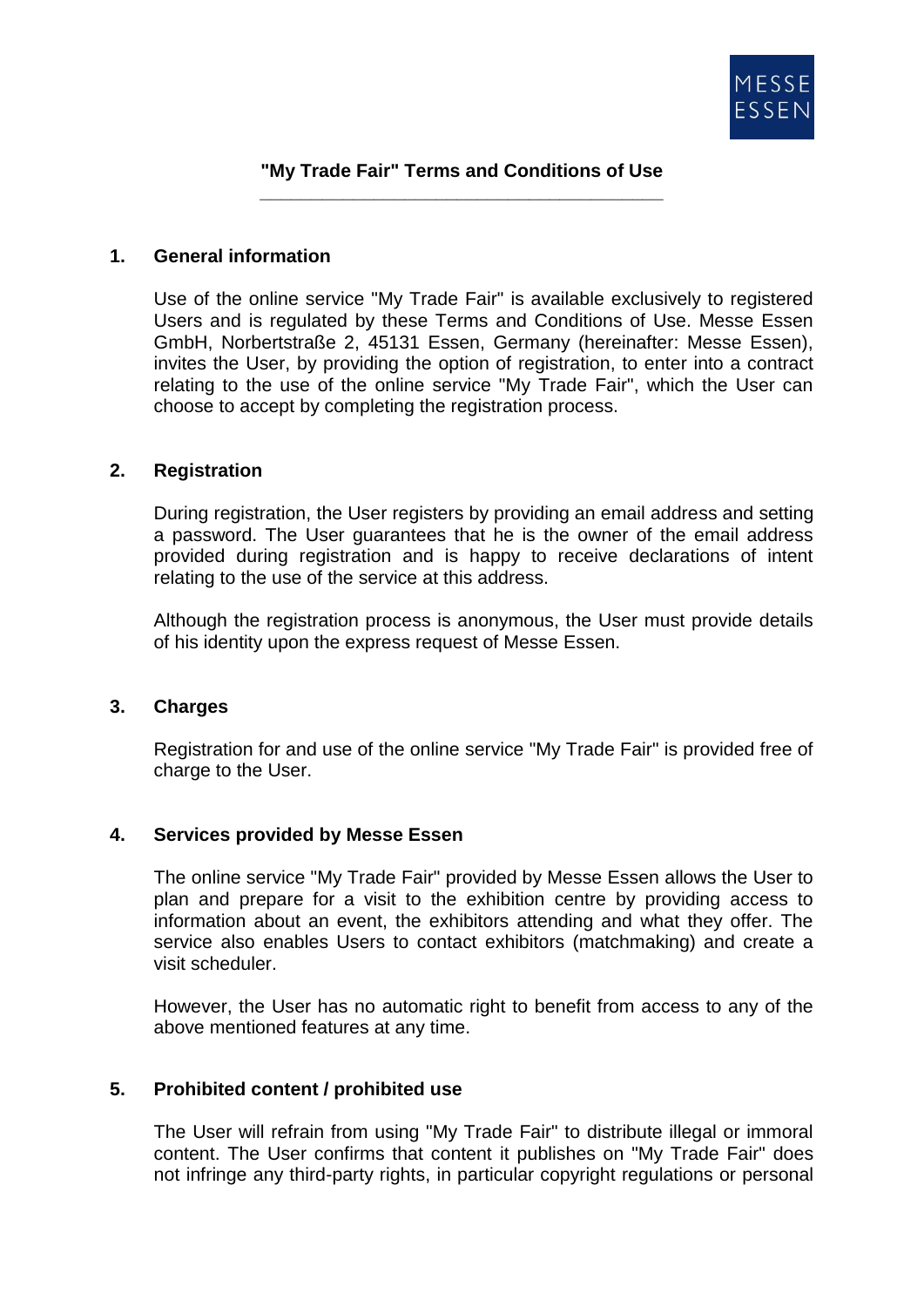

rights of third parties. The User is prohibited from using "My Trade Fair" to distribute advertising material or anti-competitive content.

The User is also prohibited from using information made available on "My Trade Fair" for any purpose other than planning and enhancing its own trade fair visit. In particular, the User is prohibited from using information acquired via "My Trade Fair" for its own publications or applications.

If a claim is made against Messe Essen by a third party as a result of content distributed via "My Trade Fair" by the User, or as a result of "My Trade Fair" having been used in a way that is not compliant with the contract, the User shall release Messe Essen from liability for all third-party claims for damages and from liability for all costs associated with the related legal proceedings. Messe Essen also reserves the right to delete any content distributed by the User via "My Trade Fair" that infringes upon the rights of Messe Essen or the rights of third parties.

## **6. Communications executed via "My Trade Fair"**

Messe Essen acts only as an intermediary for messages between third parties in the context of communications with exhibitors executed via "My Trade Fair". As such, Messe Essen accepts no liability for the contents of the messages submitted, for example for the truth of statements made by exhibitors, for the fulfilment of any obligations agreed via correspondence or for adherence to any agreed appointment times.

The User has no automatic right to benefit from the forwarding service provided by Messe Essen for enquiries sent to exhibitors via "My Trade Fair" and for any responses from exhibitors to Users, and as such must bear in mind that some messages may not be forwarded.

Messe Essen reserves the right to view and, if necessary, edit enquiries sent by Users before forwarding them to the exhibitor (if applicable, the edited version will be passed on). Messe Essen reserves the right to not forward any enquiries that it deems inappropriate, or to send potential enquiries only to a limited number of recipients. Messe Essen also reserves the right to block or delete Users.

Messe Essen reserves the right to assign completion of the above mentioned tasks to third parties and to grant these third parties access to the relevant data for this purpose.

## **7. Duration**

The agreement relating to use of the service is unlimited in duration. Either party may cancel the agreement at any time and without notice. If Messe Essen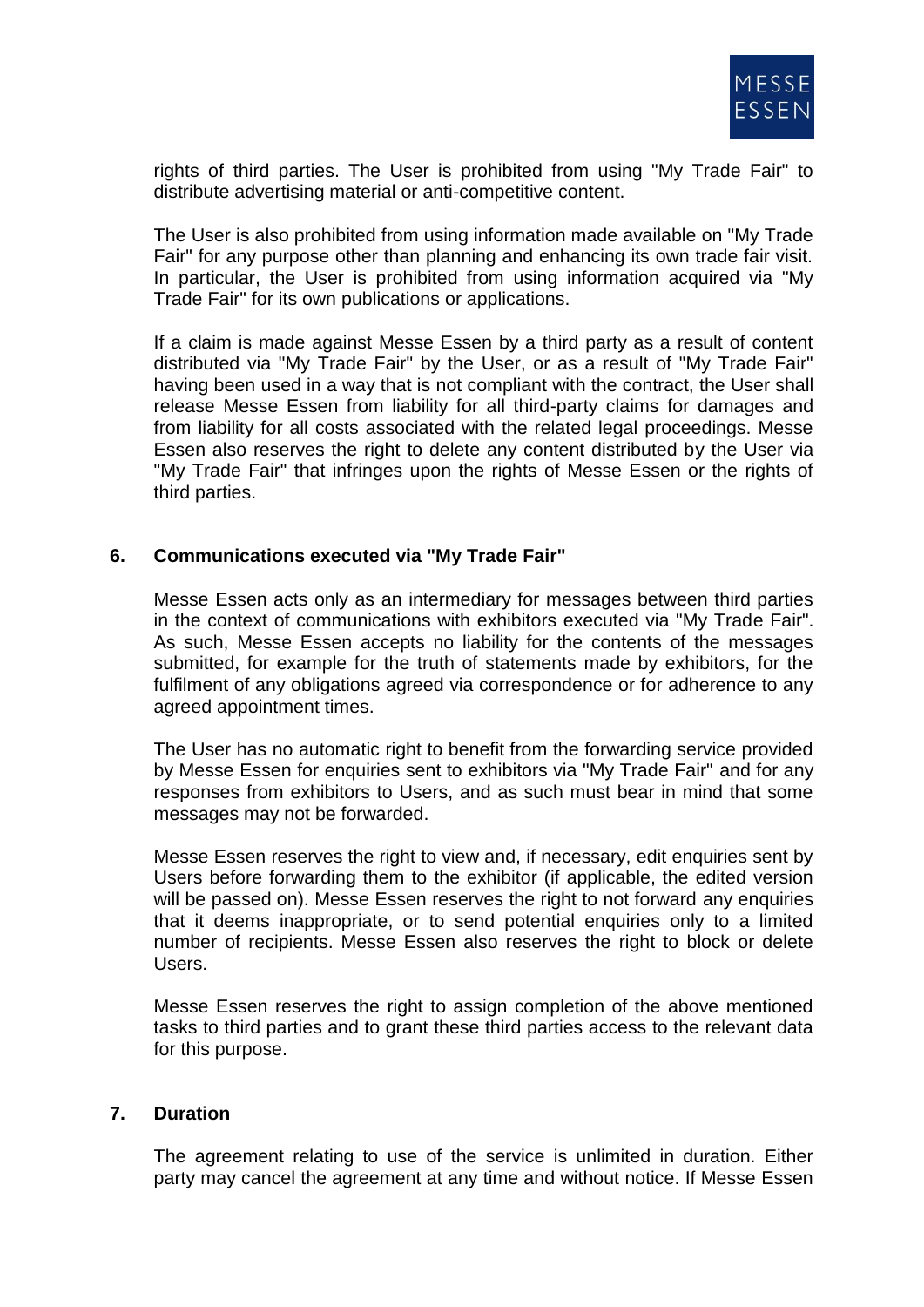

wishes to cancel the agreement, it will delete the User profile. The User can request cancellation of the agreement by sending a request to:

#### support@messe-essen-media.de

Upon receipt of the termination request, Messe Essen will delete the User's profile within a reasonable timeframe.

## **8. Data protection**

The protection of private data relating to Exhibitors and visitors is important to Messe Essen.

Personal data is only collected, used and shared to the extent required for organisational purposes and in accordance with the data protection provisions presented for acceptance separately during the registration process.

#### **9. Third-party content**

The User can use "My Trade Fair" to access information that exhibitors at Messe Essen have provided for use in the online portal. The information accessed is therefore third-party content for which Messe Essen accepts no liability.

If the User clicks on a link visible in "My Trade Fair", the User will leave the Messe Essen website. Content viewed by clicking on hyperlinks is also thirdparty content for which Messe Essen accepts no liability.

## **10. Exclusion of liability**

Messe Essen can be held liable according to statutory regulations if the User asserts claims for damages based on intent or gross negligence, including the intent or gross negligence of representatives or ancillary agents of Messe Essen. Unless Messe Essen is accused of intentional breach of contract or in the event of culpable violation of essential contractual obligations by Messe Essen, liability for damages is limited to foreseeable damages. Liability for culpable fatal injury, bodily injury or injury to health remains unaffected.

Unless the provisions above stipulate otherwise, the liability of Messe Essen is excluded. This applies regardless of the legal nature of the asserted claim, and in particular also to claims for damages arising from culpa in contrahendo, due to other violations of obligations or due to claims in tort for material damages or other financial losses as per §823 I and II of the German Civil Code (BGB).